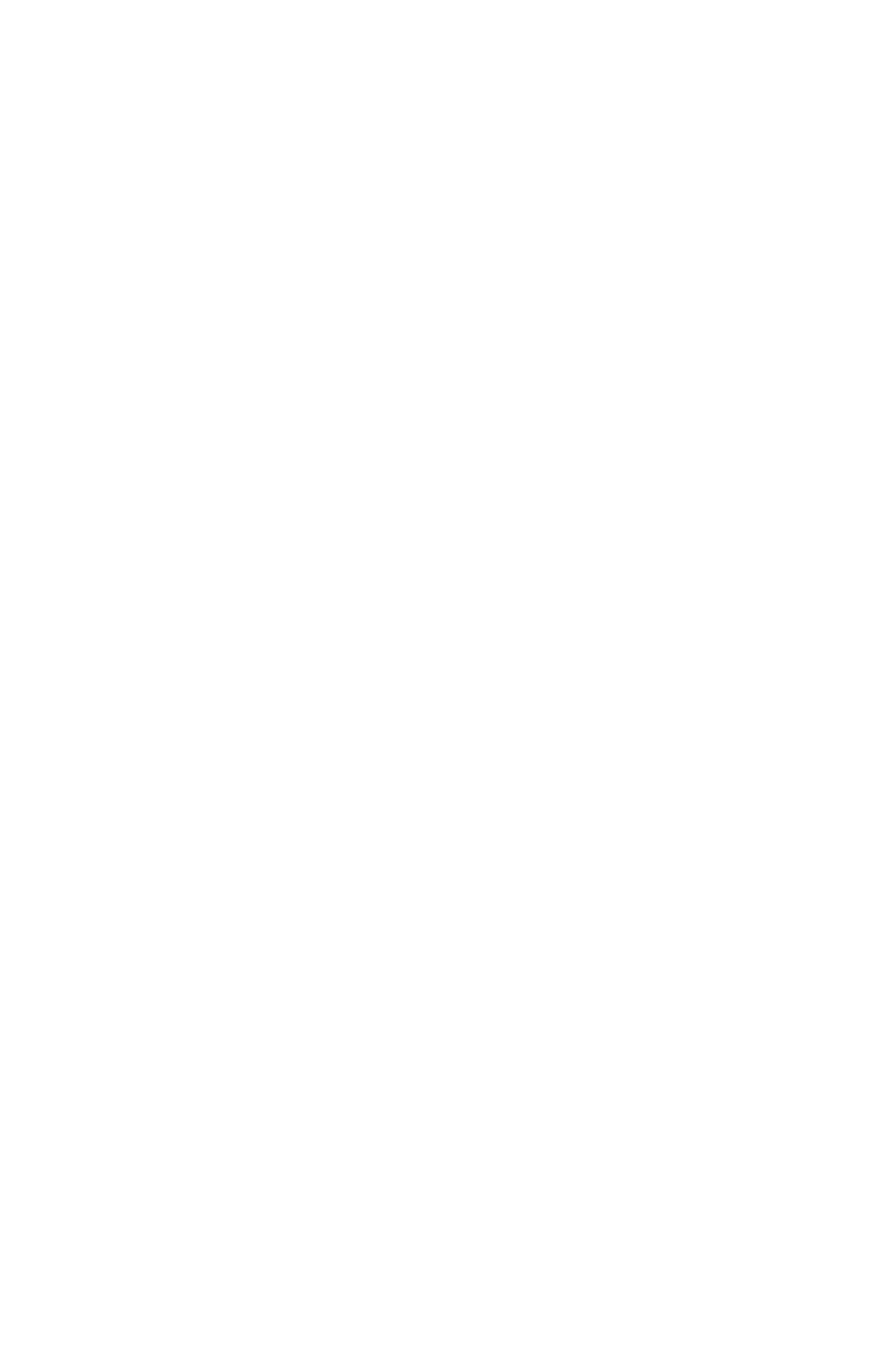# **TABLE OF CONTENTS**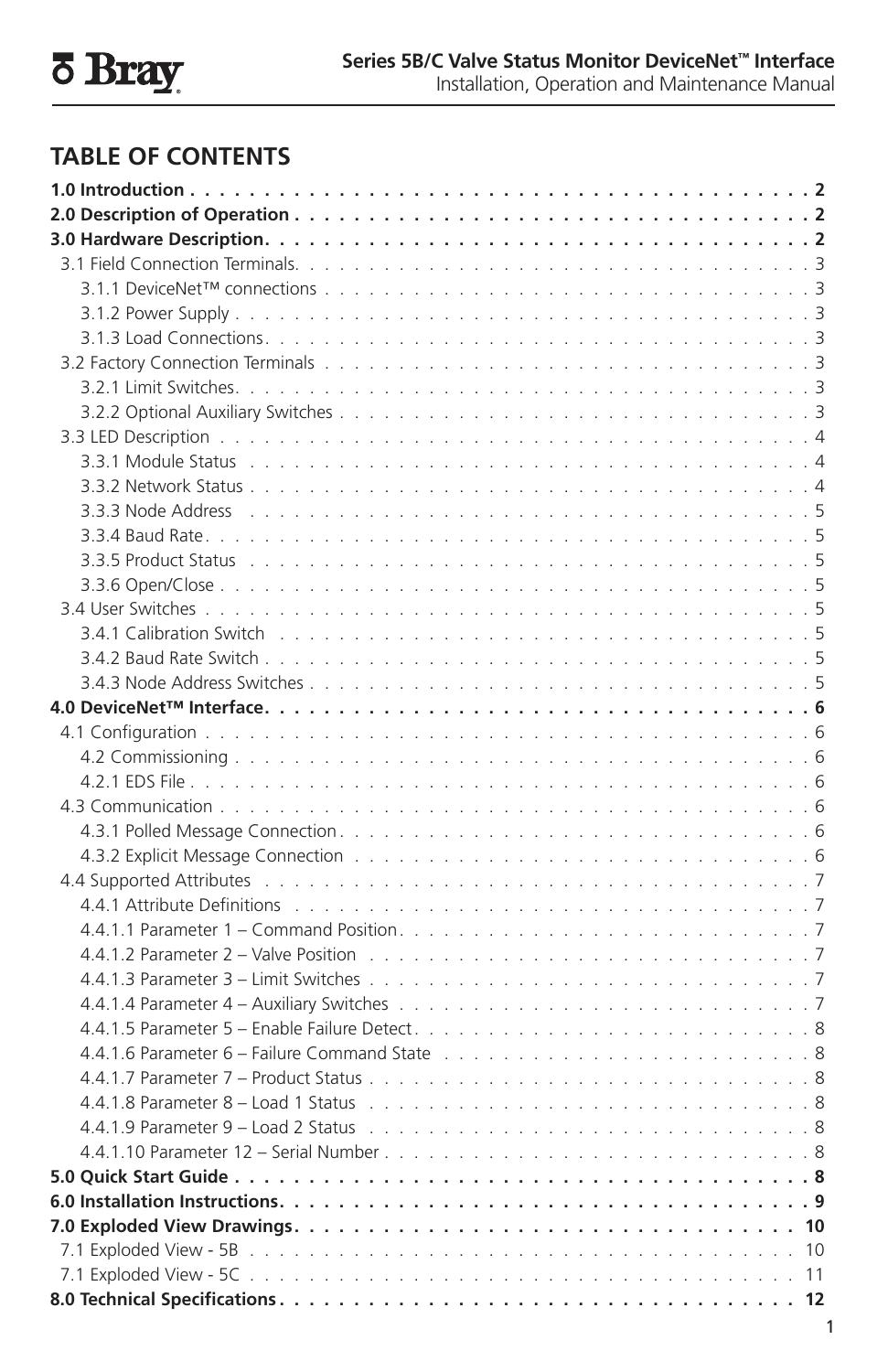# **1.0 INTRODUCTION**

The Bray Series 5B/C (S5B/C) Valve Status Monitor (VSM) with Communication Protocol electronics (CommPro) is an intelligent switchbox device that provides both position feedback and diagnostic information for discrete valves. It accomplishes this by interfacing with a bus network, over which commands can be sent and feedback can be returned. Once connected to the network, the Bray S5B/C VSM with CommPro becomes part of a larger system, which is required to ensure proper operation of the device. To refer to the elements of the system, a common terminology is used throughout this document, as defined below.

Definition of Terms

- CommPro Bray S5B/C Valve Status Monitor with DeviceNet™ Communication Protocol module
	- Valve Discrete valve being monitored by the CommPro module
	- Process Controller Device acting as the network master that communicates with the S5B/C via the CommPro module.

# **2.0 DESCRIPTION OF OPERATION**

The function of the CommPro is to monitor the state of mechanical switches operated by a rotating cam shaft internal to the VSM. This cam shaft is set to trip the switches when the valve travel limits have been reached. Operation of the valve position can be controlled by the process, or the CommPro can operate the valve to the travel limits using solenoid valves. This operational capability, coupled with the position monitoring, gives the CommPro the ability to report degraded or erroneous operation to the Process Controller based on calibration procedures performed at the factory or on-site.

Every CommPro has been designed to communicate using a specific communication protocol, designated by the part number.

• DeviceNet™: 5B-0000-77600-536



If CommPro is installed in S5C VSM, refer to S5C IOM for additional requirements.

#### **NOTICE**

Operating the CommPro outside the operational constraints defined in this manual may impair the protection provided by the equipment.

#### **3.0 HARDWARE DESCRIPTION**

- One terminal strip (11 terminals) for field connections
- Two terminal strips (4 terminals each) for factory wiring of position switches
- LED User Interface
	- Bi-color Red/Green DeviceNet™ Module & Network Status LEDs
	- Tri-color RGB DeviceNet™ Baud Rate LED
	- Seven segment Red Node Address LED indication
	- Bi-color Red/Blue Product Status LED
	- Bi-color Red/Green Open/Close Position LED
- Parameter switches
	- Calibration switch
	- Baud Rate switch
	- Node Address adjustment switches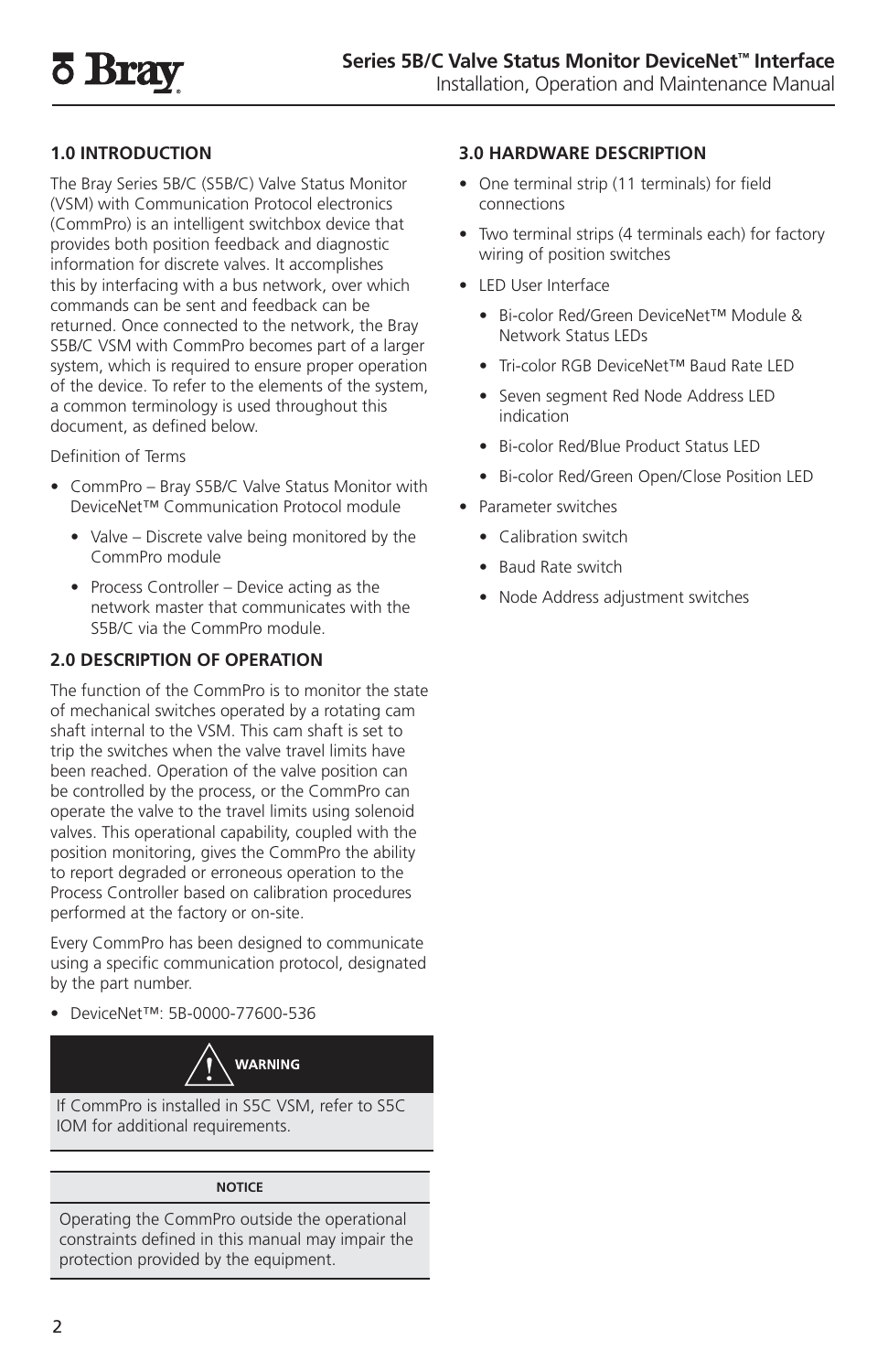# **3.1 Field Connection Terminals**

Each CommPro has 11 terminals dedicated to field connections. These terminals are where the bus connections are made, where external power is provided (if needed), and the load connections are terminated.



**Figure 1:** Field wiring of the CommPro

# **3.1.1 DeviceNet™ connections**

The CommPro can be provided with a 5-pin DeviceNet™ connector. This connector is factory terminated at the field terminals, so additional wiring is not required.



**Figure 2:** DeviceNet™ Male Connector

# **3.1.2 Power Supply**

For DeviceNet™, power is provided to the CommPro via the communication bus connections. However, the CommPro can operate a load as large as 13.8W, which may be too great a load for some networks to sustain. Therefore, an external power connection is provided to reduce loading on the bus power supply. In addition, this external power connection can be used as a backup power supply if bus power is lost.

If used, the power supply must provide 24VDC  $\pm$ 10%, and must power the CommPro module along with any load connections. If the maximum output load is needed (13.8W), then the power supply

should be able to supply at least 750mA. Since this is a DC connection, it is important that proper polarity is maintained when making this connection.

# **3.1.3 Load Connections**

The CommPro is designed to operate up to two inductive loads at 24VDC. The product was specifically designed and tested to operate two 6.9W solenoid valves; however, any resistive or inductive load of equal or lesser wattage could be operated from this connection.

Each load connection has a wattage limit of 6.9W, and the CommPro has a total wattage limit of 13.8W. Exceeding these limits will result in a fault state. All loads are operated discretely (on/off) using 24VDC. Since these are DC connections, it is important that proper polarity is maintained when making these connections.

# **3.2 Factory Connection Terminals**

Two terminal strips, located on the opposite side of the CommPro from the field connection terminals, are provided for making factory installed terminations. It is at these terminals that the position monitoring switches are connected.





# **3.2.1 Limit Switches**

The switches attached to this terminal strip have been set at the factory to be engaged when the travel limits have been reached, fully open and fully closed. The CommPro relies on this position feedback to report position to the Process Controller. If the switches are not being engaged at the fully open and close positions, the cams on the cam shaft should be adjusted to ensure proper operation. If both switches are engaged at the same time, a fault state will occur.

# **3.2.2 Optional Auxiliary Switches**

Auxiliary switches allow for custom indication to be provided to the Process Controller. The cams that engage the auxiliary switches can be positioned to any position desired in the field, as these switches do not affect standard operation of the CommPro.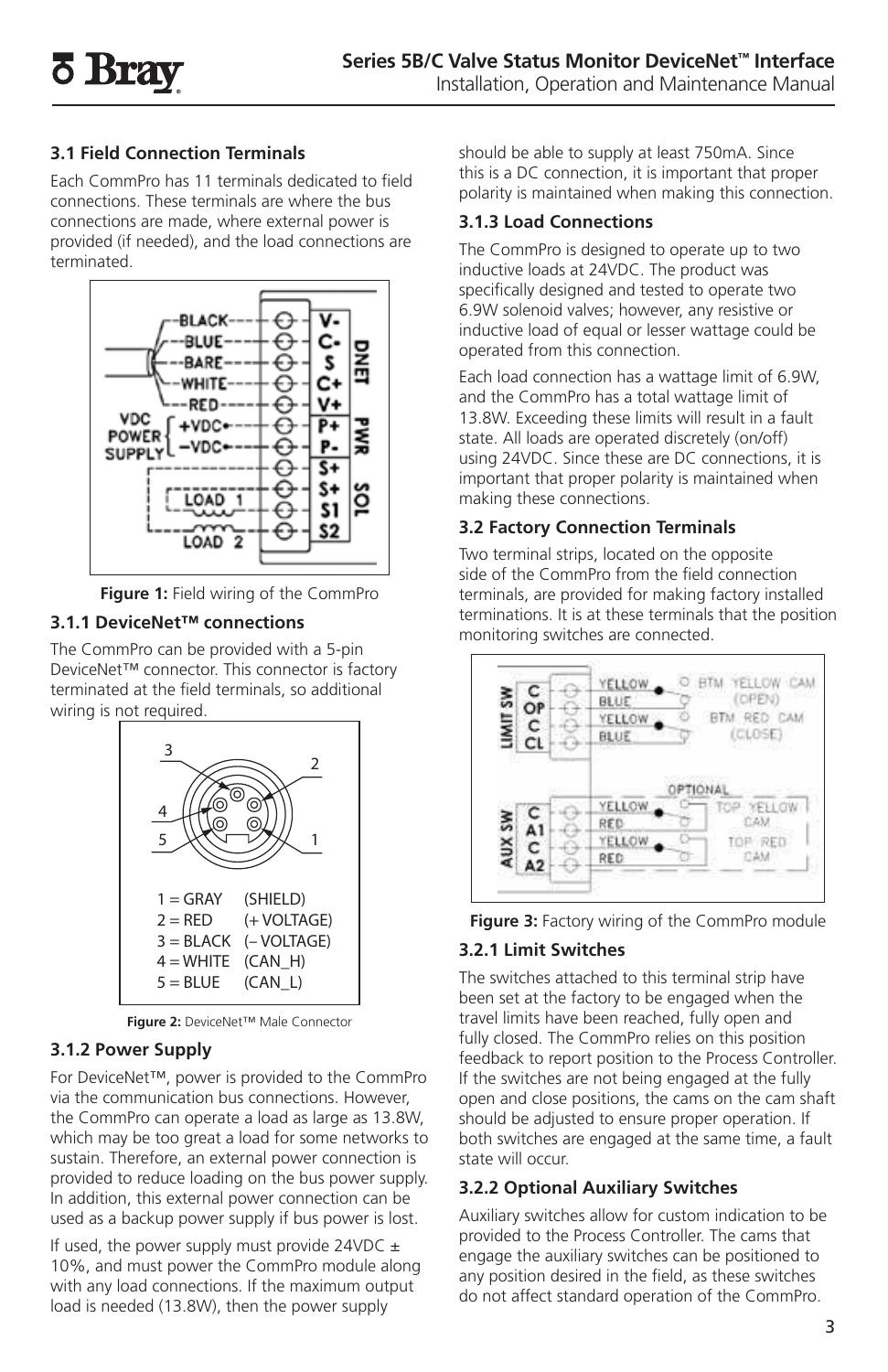# **3.3 LED Description**

#### **3.3.1 Module Status**

The bi–color (Green/Red) LED provides device status as required in the DeviceNet™ standard. It indicates whether the device has power and is operating properly.

| For this state:                                                         | LED is:                         | To indicate:                                                                                                                                                                                              |
|-------------------------------------------------------------------------|---------------------------------|-----------------------------------------------------------------------------------------------------------------------------------------------------------------------------------------------------------|
| No Power                                                                | Off                             | There is no power applied to the device.                                                                                                                                                                  |
| Device Operational                                                      | Green                           | The device is operating in a normal condition.                                                                                                                                                            |
| Device in Standby<br>(The Device Needs)<br>Commissioning)               | Flashing Green <sup>1</sup>     | The device needs commissioning due to configuration missing, incomplete or<br>incorrect. The device may be in the Standby state. Reference the Identity Object in<br>Volume 1, Chapter 5: Object Library. |
| Recoverable Fault                                                       | Flashing Red <sup>1</sup>       | The device has a recoverable fault.                                                                                                                                                                       |
| Unrecoverable Fault                                                     | Red                             | The device has an unrecoverable fault; may need replacing.                                                                                                                                                |
| Device Self Testing                                                     | Flashing Red-Green <sup>1</sup> | The device is in Self Test. Reference the Identity Object in Volume II for device states.                                                                                                                 |
| <sup>1</sup> For information on LED flash rates, refer to section 9.2.8 |                                 |                                                                                                                                                                                                           |

**Figure 3:** Module Status States (from Page 9-2.1 of The CIP Networks Library, Volume 3, DeviceNet™ Adaptation of CIP, Ed. 1.14, Nov 2013)

#### **3.3.2 Network Status**

The bi–color (Green/Red) LED indicates the status of the communication link as required in the DeviceNet™ standard.

| For this state:                                                                            | LED is:                        | To indicate:                                                                                                                                                                                                                                                     |
|--------------------------------------------------------------------------------------------|--------------------------------|------------------------------------------------------------------------------------------------------------------------------------------------------------------------------------------------------------------------------------------------------------------|
| Not Powered/Not On-line                                                                    | Off                            | Device is not on-line.                                                                                                                                                                                                                                           |
|                                                                                            |                                | - The device has not completed the Dup_MAC_ID test yet.                                                                                                                                                                                                          |
|                                                                                            |                                | - The device may not be powered, look at Module Status LED.                                                                                                                                                                                                      |
|                                                                                            |                                | - No network power present.                                                                                                                                                                                                                                      |
| On-line. Not Connected                                                                     | Flashing Green <sup>1</sup>    | Device is on-line but has no connections in the established state.                                                                                                                                                                                               |
|                                                                                            |                                | - The device has passed the Dup MAC ID test, is on-line, but has no established<br>connections to other nodes.                                                                                                                                                   |
|                                                                                            |                                | - For a Group 2 Only device it means that this device is not allocated to a master.                                                                                                                                                                              |
|                                                                                            |                                | - For a UCMM capable device it means that the device has no established<br>connections.                                                                                                                                                                          |
| Link OK                                                                                    | Green                          | The device is on-line and has connections in the established state.                                                                                                                                                                                              |
| On-line, Connected                                                                         |                                | - For a Group 2 Only device it means that the device is allocated to a Master.                                                                                                                                                                                   |
|                                                                                            |                                | - For a UCMM capable device is means that the device has one or more<br>established connections.                                                                                                                                                                 |
| Connection Time-Out                                                                        | Flashing Red <sup>1</sup>      | One or more I/O Connections are in the Timed-Out state.                                                                                                                                                                                                          |
| Critical Link Failure                                                                      | Red                            | Failed communication device. The device has detected an error that has rendered<br>it incapable of communicating on the network.                                                                                                                                 |
|                                                                                            |                                | (Duplicate MAC ID, or Bus-off).                                                                                                                                                                                                                                  |
| Communication Faulted<br>and Received an Identify<br>Comm Fault Request -<br>Long Protocol | Flashing Red &<br>$G$ reen $2$ | A specific Communication Faulted device. The device has detected a Network<br>Access error and is in the Communication Faulted state. The device has<br>subsequently received and accepted an Identify Communication Faulted Request -<br>Long Protocol message. |
| <sup>1</sup> For information on LED flash rates, refer to section 9-2.8                    |                                |                                                                                                                                                                                                                                                                  |
| <sup>2</sup> For information on LED flash rates, refer to Chapter 2, section 2-11.4.3      |                                |                                                                                                                                                                                                                                                                  |

**Figure 4:** Network Status States (from Table 9-2.2 of The CIP Networks Library, Volume 3, DeviceNet™ Adaptation of CIP, Ed. 1.14, Nov 2013)

 $\overline{\phantom{a}}$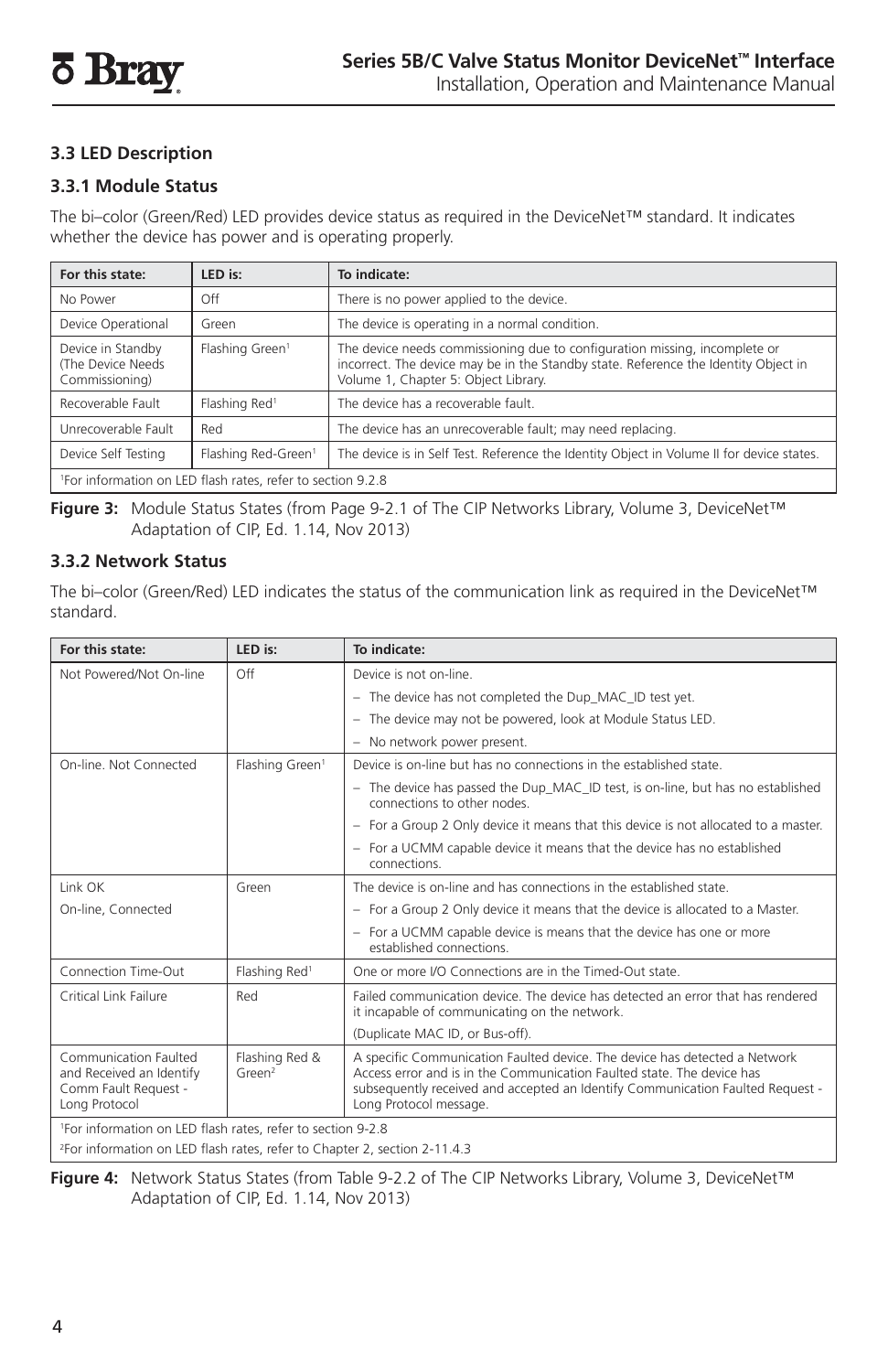# **3.3.3 Node Address**

The Node Address displays the current address of the CommPro module. For DeviceNet™, a valid address must be assigned to the CommPro by the user before bus communication can begin.

Default Address DeviceNet™: 63

# **3.3.4 Baud Rate**

The tri-color (Red/Green/Blue) LED displays the data rate of messages originating from the CommPro. The CommPro must use the same data rate as the DeviceNet™ network to be successfully commissioned. The CommPro ships with a default baud rate of 125K.

- 125K baud Blue LED on
- 250K baud Green LED on
- 500K baud Red LED on

#### **3.3.5 Product Status**

The bi-color (Red/Blue) LED indicates normal operation by cycling the blue LED on and off every second. In the event of a fault state, the indicator will alternate between red and blue every second. To clear the fault state, the Calibration Switch must be pressed to retest any load connections.

The possible faults that can occur are:

- Limit Switch Fault Both limit switches engaged at the same time
- Solenoid Overload One of the load connections is drawing too much current
- VSM Overload The total output load is too large for the CommPro

# **3.3.6 Open/Close**

The bi-color (Red/Green) LED indicates the current position of the VSM, based on the limit switch state. When in the open position, the green LED is on; when in the close position, the red LED is on.

#### **3.4 User Switches**

#### **3.4.1 Calibration Switch**

Switch that enters the CommPro into an automated test of its output connections. Both outputs are individually and quickly cycled (< 0.1s on time), which allows for the power draw of each load to be measured. In the event of excessive power draw at one or both load connections, a fault state will be entered.

If a fault state is active, then the Calibration Switch should be pressed for the load(s) to be retested. This ensures that the fault condition has been corrected by the user.

#### **3.4.2 Baud Rate Switch**

Switch that allows for the operating baud rate of the CommPro to be adjusted. When this switch is pressed, the baud rate indicator will begin flashing, indicating that it is adjustable. Every subsequent press of the switch will increment the baud rate to the next highest value. Once the highest baud rate is reached, pressing the switch again will return to the lowest baud rate value. Once the desired baud rate has been selected, the baud rate switch should not be pressed for at least 3 seconds. In that time, the CommPro will set the baud rate to the new value.

Valid Baud Rates 125K, 250K, 500K

# **3.4.3 Node Address Switches**

Switches that allow the address of the CommPro to be adjusted. When either of these buttons are pressed, the node address display will begin flashings, indicating that it is adjustable. Pressing one of the switches while the node address display flashes will cause the address to increment or decrement, dependent on which switch is pressed. Holding one of the switches while the node address display flashes will automatically increment the node address every 0.25 seconds. Once the desired address has been selected, the node address switches should not be pressed for at least 3 seconds. In that time, the CommPro will set the address to the new value.

Valid Address Range DeviceNet™: 0-63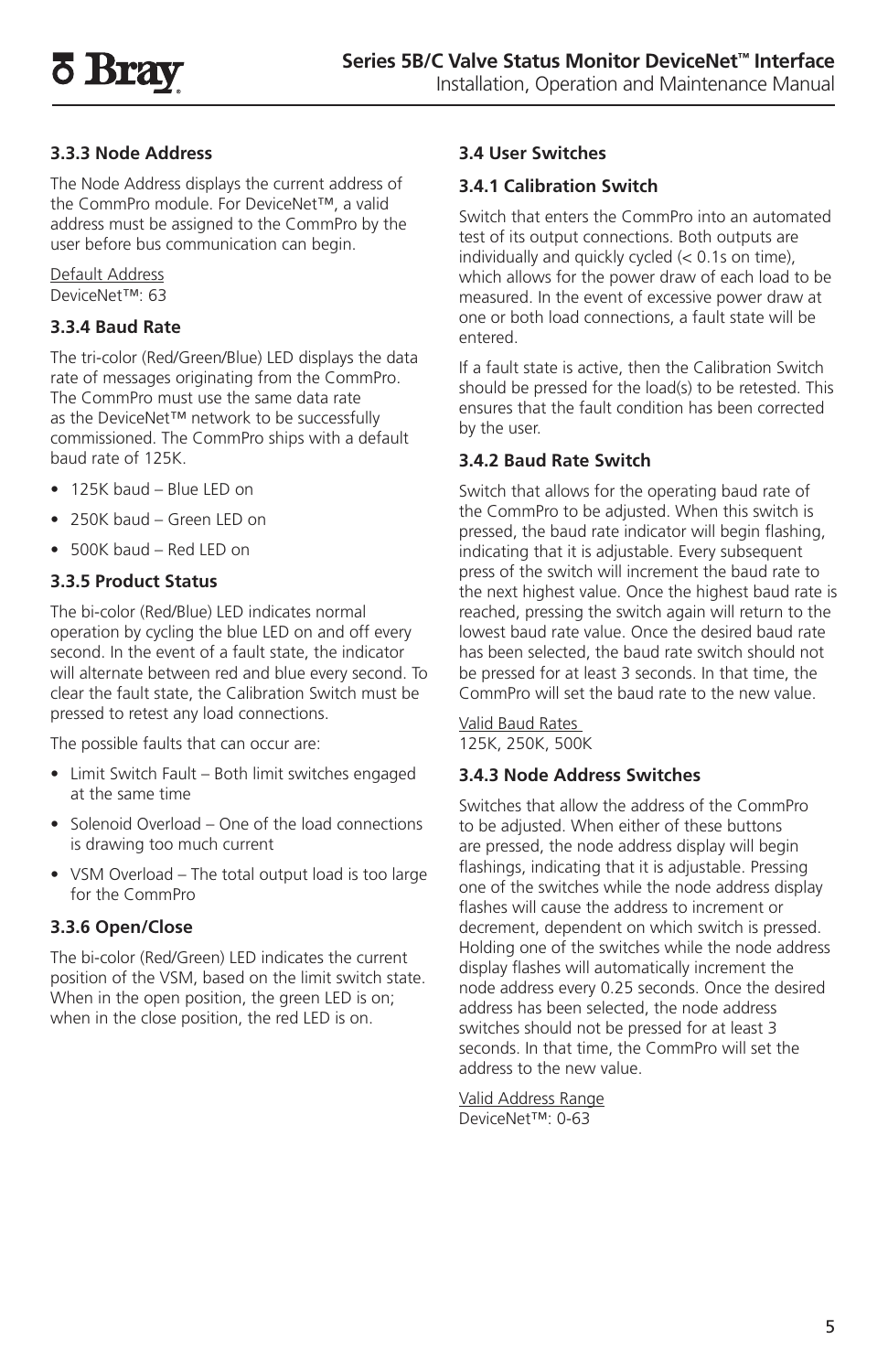# **4.0 DEVICENET™ INTERFACE**

# **4.1 Configuration**

When adding the CommPro to a DeviceNet™ network, it must have a unique node address. The CommPro ships with a node address of 63 and baud rate of 125K, which are the default values for a new device. If the CommPro is added to a network with either a conflicting MAC ID or incorrect Baud rate, the network will not be affected, but the CommPro will be taken offline as indicated by a solid red color on the Network LED. The unit must then be removed from the network and returned after the conflicts have been resolved.

# **4.2 Commissioning**

Commissioning is the process of taking the CommPro from the on-line state to establishing a dedicated connection with a master on the network. The controller supports a Polled network connection and an Explicit message connection. These connections are supported simultaneously but only one connection of each type is supported at a time.

When the controller transitions from the On-line state to the Commissioned state, the Network LED will change from flashing green to a solid green. When the Master / Slave relationship is released, the Network Led will return to a flashing green.

The Process Controller needs to have the information contained in the EDS file of the CommPro referenced before commissioning will occur.

# **4.2.1 EDS File**

An EDS (Electronic Data Sheet) is an external file that contains information about configurable attributes for a device, including object addresses of each parameter. The EDS provides the user with a simple to use interface for configuring and monitoring a device.

The EDS file is included with the CommPro to aide in commissioning. Products such as the Process Controller will use the EDS to automatically obtain the data that is required for configuration. When the CommPro EDS file is accessed through an application, all the parameters available for monitoring and configuration are displayed. EDS parameters which are settable can be modified and saved to the CommPro.

Depending upon the EDS enabled application that is used, features such as monitoring are available which provide the user with a continuously updated display of the selected parameter group.

# **4.3 Communication**

All communication with the CommPro takes place over the DeviceNet™ network. The DeviceNet™ interface gives the user the ability to control and monitor the CommPro. The CommPro supports standard DeviceNet™ Polled and Explicit messaging connections.

#### **4.3.1 Polled Message Connection**

A polled message connection provides a Master with the ability to rapidly send and receive short messages to all devices on a network in a cyclic fashion. This is typically the main communication mode of a process controller.

The Polled message sent by the master must be 1 byte in size, which the CommPro responds to with 2 bytes. All bytes received by the CommPro are referred to as consumed bytes and all bytes transmitted by the CommPro are referred to as produced bytes.

| <b>Produced Message</b> |                                                                                |
|-------------------------|--------------------------------------------------------------------------------|
| Connection<br>Path      | Class 4 (Assembly), Instance<br>101, Attribute 3                               |
| Size                    | 2 bytes                                                                        |
| Description             | Provides position & status<br>information. Message<br>composition shown below. |

#### **9988443322222222**

**99** – 2 bits – Same format as parameter 9

- **88**  2 bits Same format as parameter 8
- **44**  2 bits Same format as parameter 4
- **33** 2 bits Same format as parameter 3

**22222222** – 8 bits – Same format as parameter 2

| <b>Consumed Message</b> |                                                                                                             |
|-------------------------|-------------------------------------------------------------------------------------------------------------|
| Connection<br>Path      | Class 4 (Assembly), Instance<br>100, Attribute 3                                                            |
| Size                    | 1 byte                                                                                                      |
| Description             | Accepts a position command.<br>Uses the same format as<br>Parameter 1 in the Supported<br><b>Attributes</b> |

# **4.3.2 Explicit Message Connection**

An explicit message connection provides the Master with the ability to directly access a parameter that is supported by the CommPro. These parameters are accessed by using the "GET" or "SET" DeviceNet™ attribute service.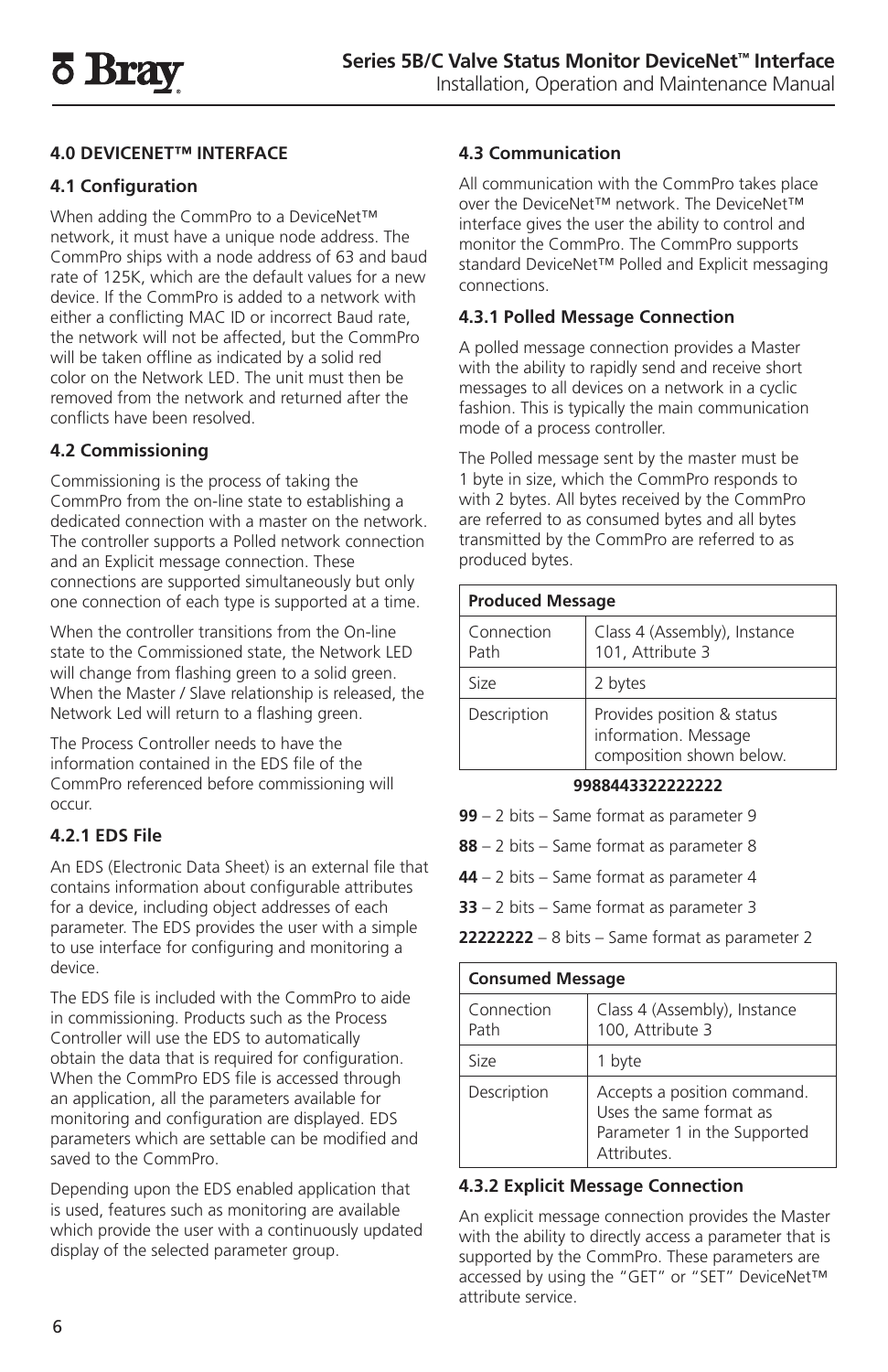# **4.4 Supported Attributes**

The CommPro supports attributes in Application Class 100, Instance 1, which provide access to the features that are also accessible in the EDS (Electronic Data Sheet). These attributes are provided in the event the user wishes to monitor or control aspects of the controller beyond a polled message connection.

A Process Controller will typically access the CommPro through a polled message connection. To monitor or control additional features of the CommPro, an explicit message must be sent to the appropriate attribute. All attributes can be read (GET service) and written (SET Service) unless otherwise noted.

The EDS (Electronic Data Sheet) file, which is provided with the CommPro, contains the most current information pertaining to attribute data. Use the EDS as a reference for data types, data formats, and data conversion. Also check the Bray website to obtain the latest EDS file for the CommPro (www.bray.com).

| Param                    | <b>Attribute</b><br><b>Description</b> | <b>Attribute</b><br>(Hex) | <b>Attribute</b><br>(Decimal) |
|--------------------------|----------------------------------------|---------------------------|-------------------------------|
| 1                        | Command Position                       | 0x64                      | 100                           |
| $\overline{\phantom{a}}$ | Valve Position <sup>1</sup>            | 0x65                      | 101                           |
| 3                        | Limit Switches <sup>1</sup>            | 0x66                      | 102                           |
| 4                        | Auxiliary Switches <sup>1</sup>        | 0x67                      | 103                           |
| 5                        | <b>Enable Failure Detect</b>           | 0x68                      | 104                           |
| 6                        | Failure Command State                  | 0x69                      | 105                           |
| $\overline{7}$           | Product Status <sup>1</sup>            | 0x6A                      | 106                           |
| 8                        | Load 1 Status <sup>1</sup>             | 0x6B                      | 107                           |
| 9                        | Load 2 Status <sup>1</sup>             | 0x6C                      | 108                           |
| 12                       | Serial Number <sup>1</sup>             | 0xC0                      | 192                           |

1 Attributes which are not settable.

**Table 1:** S5B/C DeviceNet™ supported attributes

# **4.4.1 Attribute Definitions**

#### **4.4.1.1 Parameter 1 – Command Position**

| Attribute   | 100                                                                                                                                                                                      |
|-------------|------------------------------------------------------------------------------------------------------------------------------------------------------------------------------------------|
| Size        | 1 byte                                                                                                                                                                                   |
| Read/Write  | <b>R/W</b>                                                                                                                                                                               |
| Description | Allows for position control through the<br>operation of the output loads.<br>0 - All loads off (default)<br>$1 -$ Load 1 on<br>$2 -$ Load 2 on<br>$3 - All$ loads on<br>$4 -$ I oad test |

#### **4.4.1.2 Parameter 2 – Valve Position**

| Attribute   | 101                                                                                  |
|-------------|--------------------------------------------------------------------------------------|
| Size        | 1 byte                                                                               |
| Read/Write  | R                                                                                    |
| Range       | 0-100% (0-255)                                                                       |
| Description | Reports the current position of the valve.<br>0% - Fully closed<br>100% - Fully open |

# **4.4.1.3 Parameter 3 – Limit Switches**

| Attribute   | 102                                                                                                                                                                      |
|-------------|--------------------------------------------------------------------------------------------------------------------------------------------------------------------------|
| Size        | byte                                                                                                                                                                     |
| Read/Write  | R                                                                                                                                                                        |
| Description | Reports the state of the limit switches.<br>0 - Limit Switches off<br>1 - Open Limit Switch engaged<br>2 - Close Limit Switch engaged<br>3 - Both Limit Switches engaged |

#### **4.4.1.4 Parameter 4 – Auxiliary Switches**

| Attribute   | 103                                                                                                                                                                                   |
|-------------|---------------------------------------------------------------------------------------------------------------------------------------------------------------------------------------|
| Size        | 1 byte                                                                                                                                                                                |
| Read/Write  | R                                                                                                                                                                                     |
| Description | Reports the state of the auxiliary switches.<br>0 - Auxiliary Switches off<br>1 - Auxiliary Switch 1 engaged<br>2 - Auxiliary Switch 2 engaged<br>3 - Both Auxiliary Switches engaged |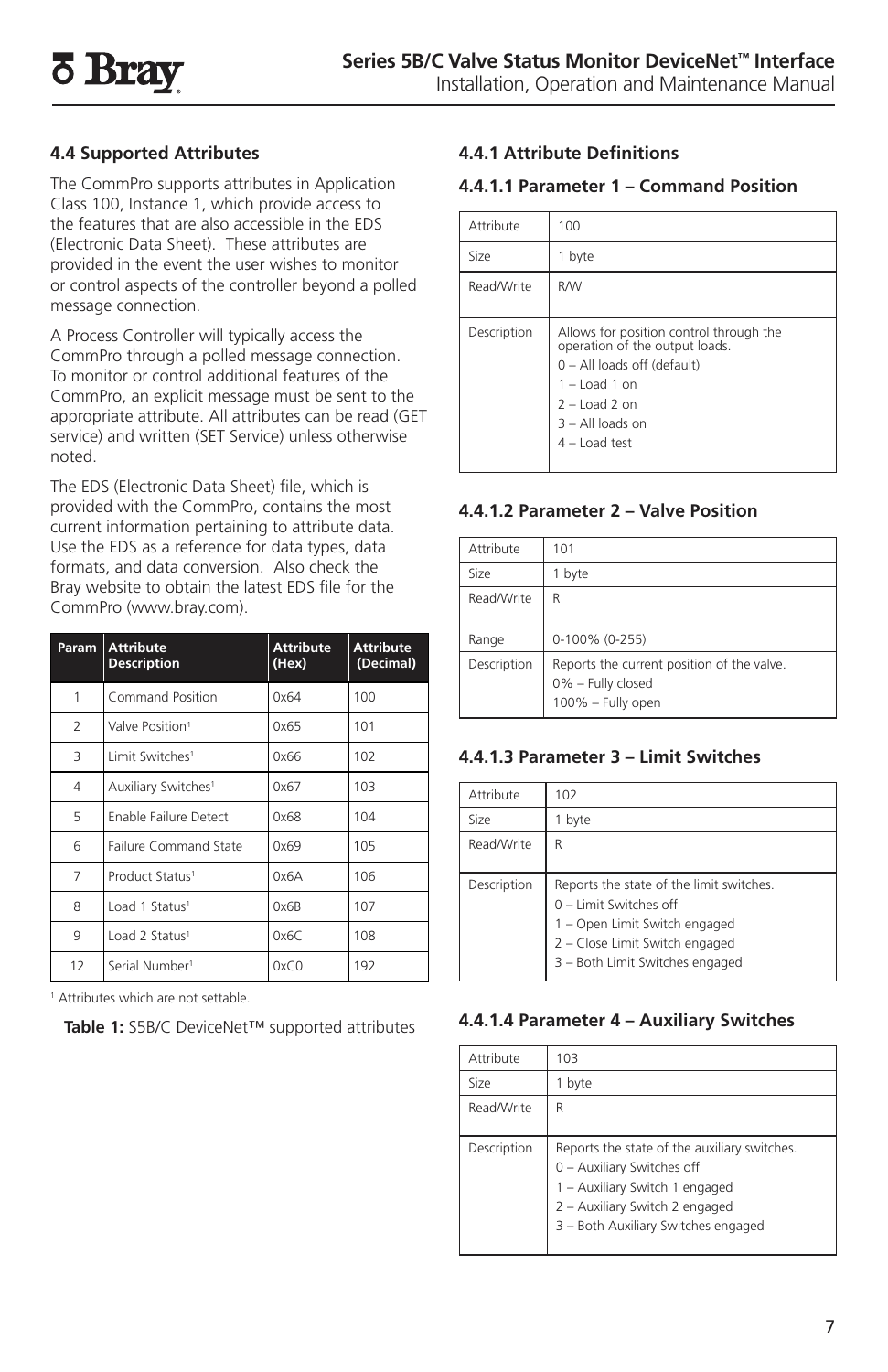#### **4.4.1.5 Parameter 5 – Enable Failure Detect**

| Attribute   | 104                                                                                                                                                                  |
|-------------|----------------------------------------------------------------------------------------------------------------------------------------------------------------------|
| Size        | byte                                                                                                                                                                 |
| Read/Write  | <b>RW</b>                                                                                                                                                            |
| Description | Determines if the S5B/C DeviceNet™ will<br>operate to a set position in the event of<br>DeviceNet™ communication failure.<br>0 - Disabled (default)<br>$1 -$ Fnabled |

#### **4.4.1.6 Parameter 6 – Failure Command State**

| Attribute   | 105                                                                                                                                                                                                           |
|-------------|---------------------------------------------------------------------------------------------------------------------------------------------------------------------------------------------------------------|
| Size        | 1 byte                                                                                                                                                                                                        |
| Read/Write  | <b>RW</b>                                                                                                                                                                                                     |
| Description | Determines the position the S5B/C<br>DeviceNet™ operates to in the event of a<br>DeviceNet™ communication failure.<br>0 - All loads off (default)<br>$1 -$ Load 1 on<br>$2 -$ Load 2 on<br>$3 - All$ loads on |

#### **4.4.1.7 Parameter 7 – Product Status**

| Attribute   | 106                                                                                                                                                                                                                                                                                   |
|-------------|---------------------------------------------------------------------------------------------------------------------------------------------------------------------------------------------------------------------------------------------------------------------------------------|
| Size        | 1 byte                                                                                                                                                                                                                                                                                |
| Read/Write  | R                                                                                                                                                                                                                                                                                     |
| Description | Indicates the presence of any faults that may<br>be preventing operation.<br>$0 - Normal$<br>1 - Load Testing<br>2 - Limit Switch Fault<br>(Both switches engaged)<br>3 - Channel Overload<br>(Too much current - single load)<br>4 - VSM Overload<br>(Too much current - total load) |

# **4.4.1.8 Parameter 8 – Load 1 Status**

| Attribute   | 107                                                                                                                                                            |
|-------------|----------------------------------------------------------------------------------------------------------------------------------------------------------------|
| Size        | byte                                                                                                                                                           |
| Read/Write  | R                                                                                                                                                              |
| Description | Displays the status of the load at the Solenoid<br>1 connection.<br>0 - No load detected (Open circuit)<br>1 - Normal<br>2 - Overloaded<br>$3 -$ Short circuit |

### **4.4.1.9 Parameter 9 – Load 2 Status**

| Attribute   | 108                                                                                                                                                              |
|-------------|------------------------------------------------------------------------------------------------------------------------------------------------------------------|
| Size        | 1 byte                                                                                                                                                           |
| Read/Write  | R                                                                                                                                                                |
| Description | Displays the status of the load at the Solenoid<br>2 connection.<br>0 - No load detected (Open circuit)<br>1 - Normal<br>$2 -$ Overloaded<br>$3 -$ Short circuit |

#### **4.4.1.10 Parameter 12 – Serial Number**

| Attribute                                                                   | 192     |
|-----------------------------------------------------------------------------|---------|
| Size                                                                        | 4 bytes |
| Read/Write<br>R                                                             |         |
| Provides the factory assigned serial number<br>Description<br>for the unit. |         |

# **5.0 QUICK START GUIDE**

- 1. If installation of the CommPro is required, follow the Installation Instructions.
- 2. If necessary, load the EDS file into the Process Controller.
- 3. Apply power to the DeviceNet™ network. The CommPro will individually light all LEDs as part of the initialization procedure. Initialization is complete once the Module Status light is solid green.
- 4. Adjust the CommPro Node Address to the next available address on the bus, or to the address that has been programmed into the Process Controller.
- 5. The Network LED should begin to flash green at 0.5 second intervals. This indicates that the CommPro has recognized the DeviceNet™ network and is ready to be commissioned by the Process Controller.
- 6. Once commissioned, press the Calibration switch to detect the state of the connected output loads.
- 7. Product is ready for service.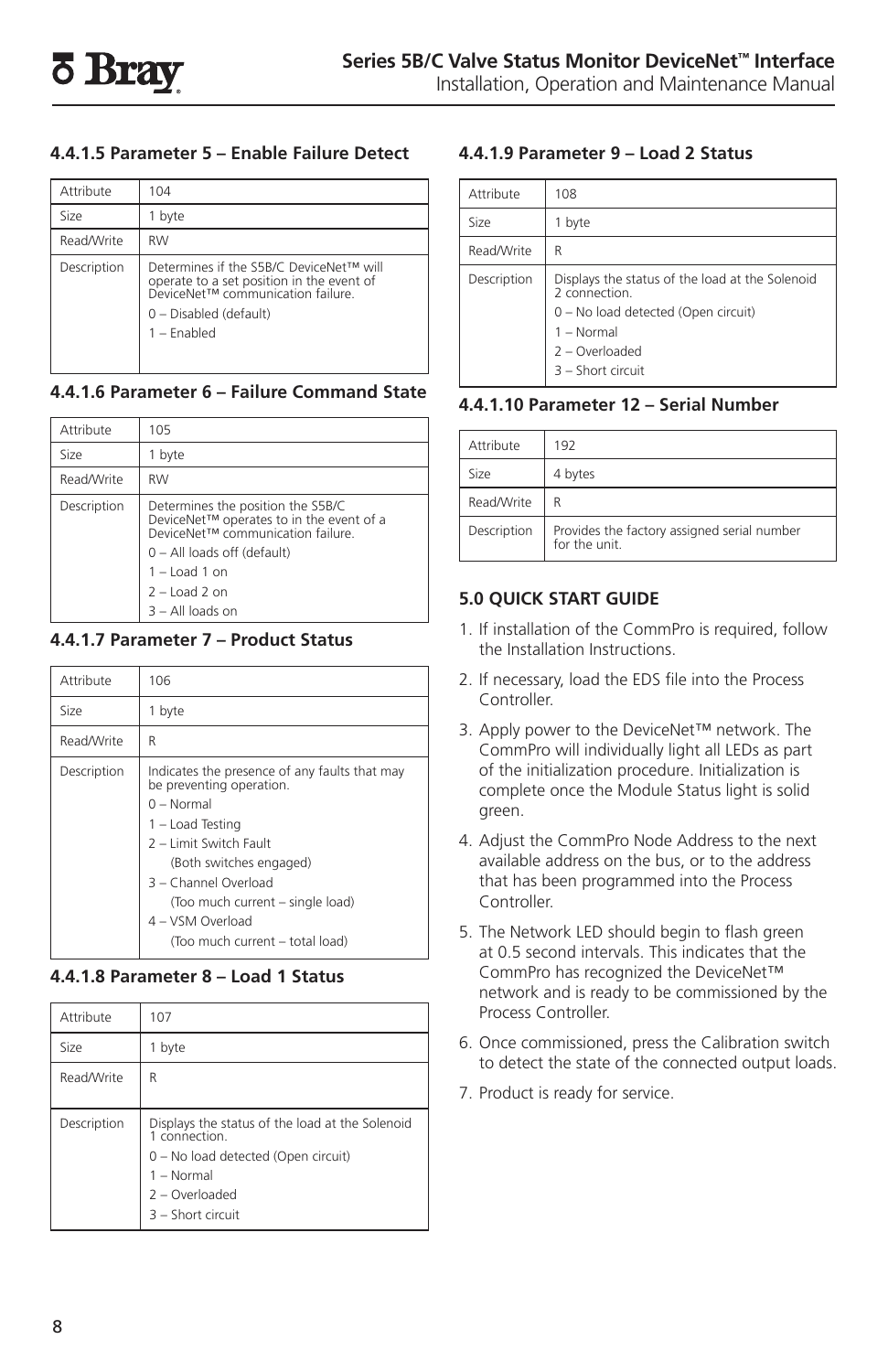# **6.0 INSTALLATION INSTRUCTIONS**

- 1. Before beginning installation of the electronics package, install all external cabling at the conduit entries for the Bray VSM enclosure. Unused conduit entries should retain the supplied plugs.
- 2. Install all ground wires to the Bray VSM enclosure supplied ground screw(s).
- 3. Install the supplied electronics package mounting bracket using the supplied mounting hardware, e.g. flathead screws.
- 4. Orient the electronics package such that the 11 terminals are orientated towards the front of the Bray VSM.



**Figure 6:** Correct orientation of the electronics package relative to Bray VSM & mounting bracket

5. Align the side slot on the electronics package with the notch on the mounting bracket, based on the Bray VSM (5B or 5C) that it is being installed in.



**Figure 7:** Alignment of appropriate slot

6. Pitch the electronics unit during installation to engage the horizontal slot on the electronics package with the non-adjustable hook of the mounting bracket.



**Figure 8:** Pitching of the electronics package to begin installation

7. Push down on the electronics package to snap it into place on the mounting bracket.



- **Figure 9:** Push down on electronics package until the slider hook snaps in place
- 8. Mate all required wire terminations based on the provided wiring diagram.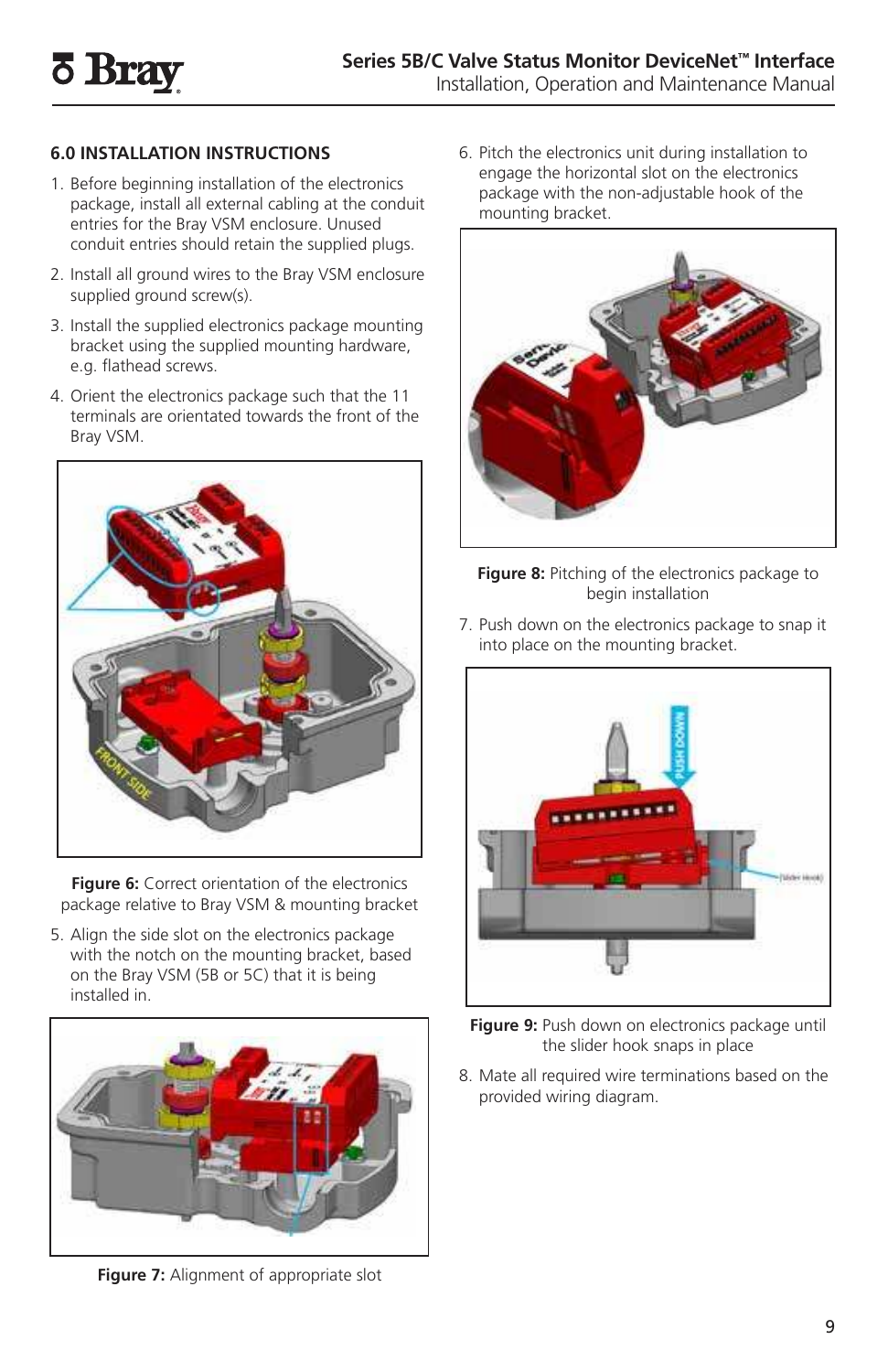# **7.0 EXPLODED VIEW DRAWINGS**

# **7.1 Exploded View - 5B**

| <b>ITEM</b>                   | <b>PART NUMBER</b> | <b>DESCRIPTION</b>                 | QTY |
|-------------------------------|--------------------|------------------------------------|-----|
|                               | 5B0000-77600536    | CommPro Assembly, DeviceNet        |     |
| $\overline{\phantom{a}}$      | 075303-72105534    | Screw, Flat Head, X-Drive          |     |
| $\overline{z}$                | 5B0000-23500536    | Commpro Adapter Assembly           |     |
| $\overline{4}$                | 5B0000-73306533    | Commpro Certification Label, Mylar |     |
| 5                             | 5B0000-73304533    | Commpro Serial Tag, Mylar          |     |
| <b>ALTERNATIVE COMPONENTS</b> |                    |                                    |     |
|                               | 5B0000-77601536    | CommPro Assembly, AS-i             |     |
|                               | 5B0000-77602536    | CommPro Assembly, Profibus-DP      |     |

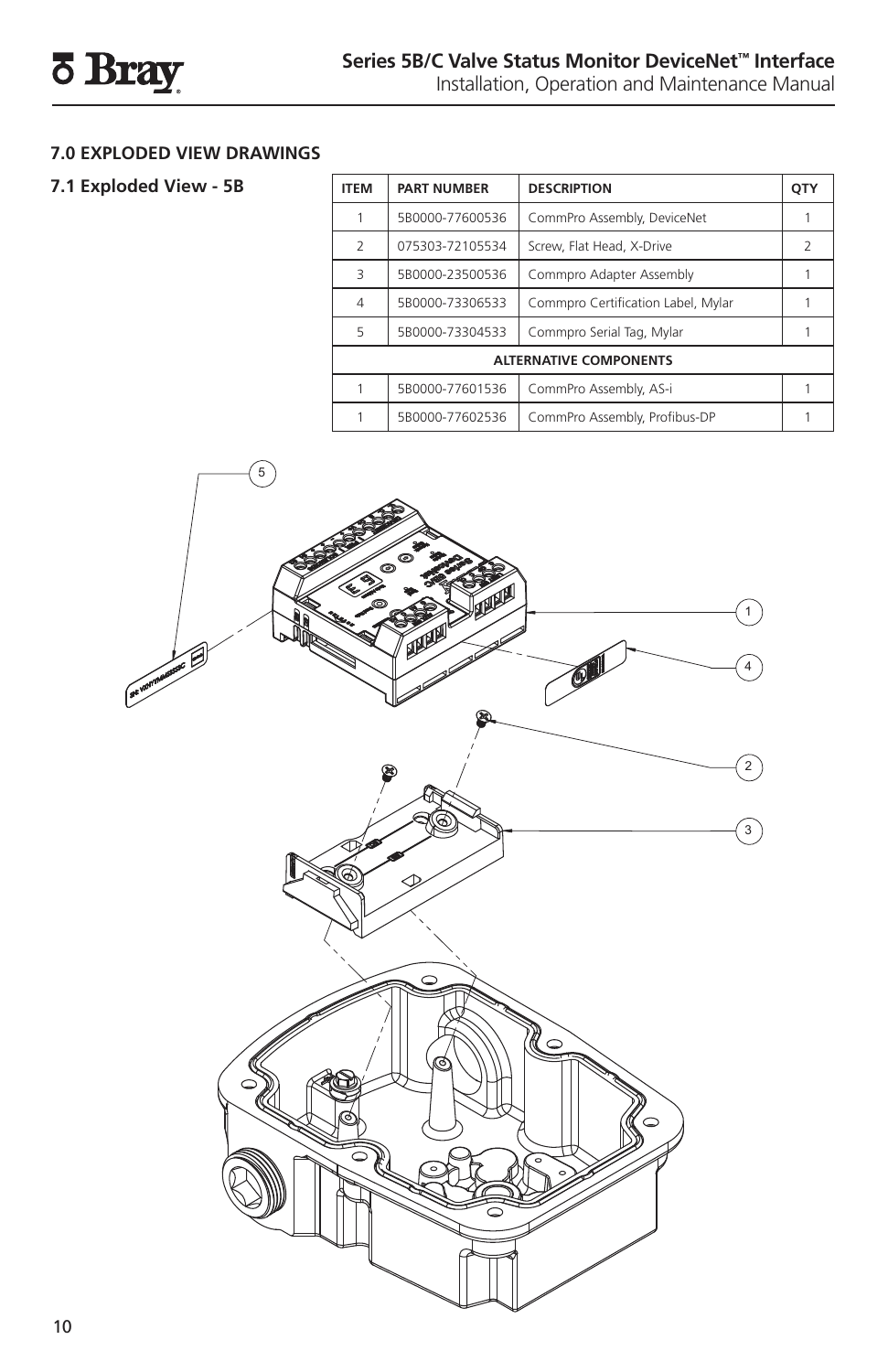# **7.1 Exploded View - 5C**

| <b>ITEM</b>                   | <b>PART NUMBER</b> | <b>DESCRIPTION</b>                    |               |
|-------------------------------|--------------------|---------------------------------------|---------------|
|                               | 5B0000-77600536    | CommPro Assembly, DeviceNet           |               |
| $\overline{\phantom{a}}$      | 5B0000-73306533    | CommPro Certification Label, Mylar    |               |
| 3                             | 075303-72105534    | Screw, Flat Head, X-Drive, M3x0.5x5mm | $\mathcal{L}$ |
| 4                             | 5B0000-23500536    | CommPro Adapter Assembly              |               |
| 5                             | 5B0000-73304533    | CommPro Serial Tag, Mylar             |               |
| <b>ALTERNATIVE COMPONENTS</b> |                    |                                       |               |
|                               | 5B0000-77601536    | CommPro Assembly, AS-i                |               |
|                               | 5B0000-77602536    | CommPro Assembly, Profibus-DP         |               |

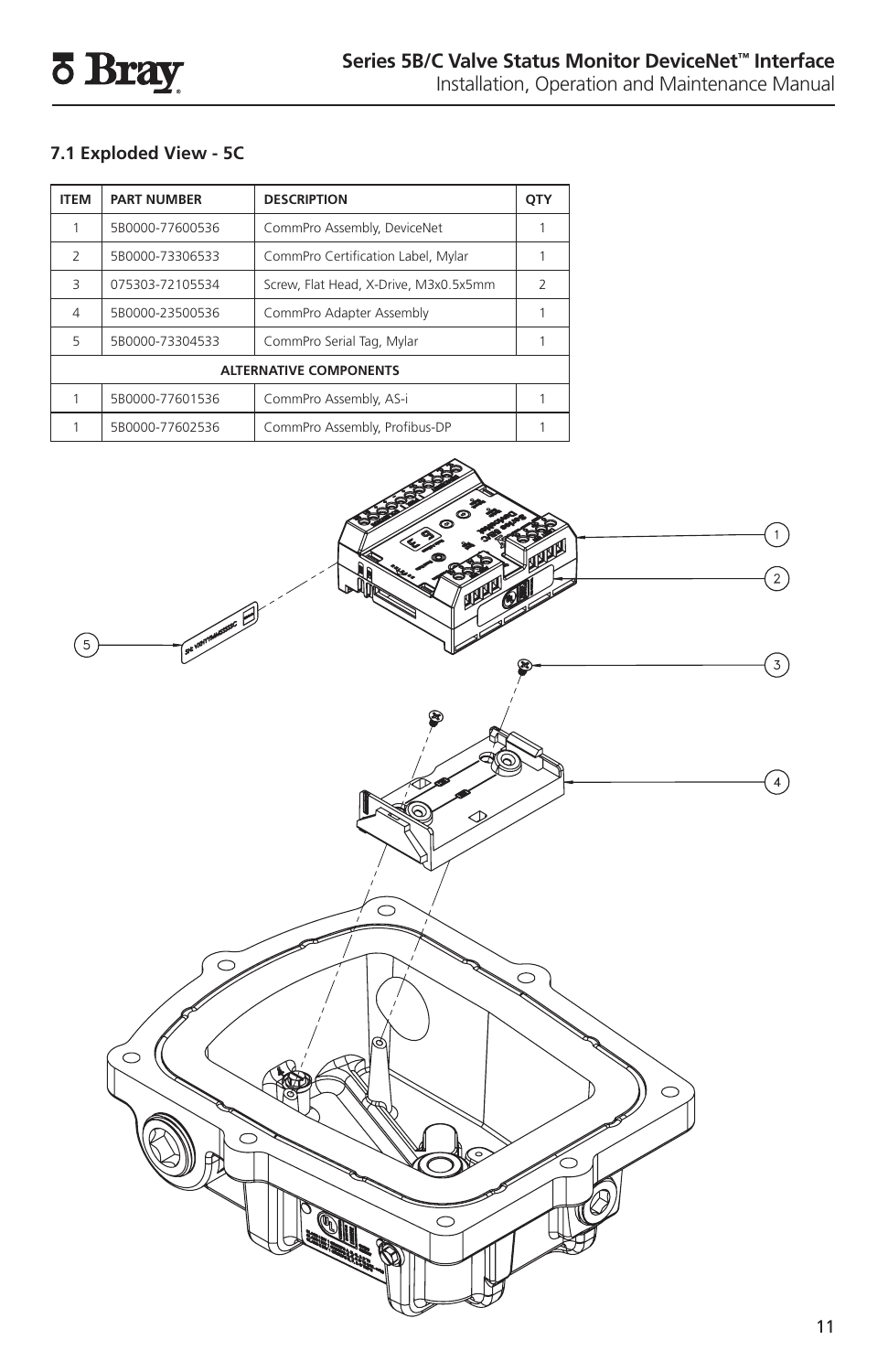# **8.0 TECHNICAL SPECIFICATIONS**

| <b>Mechanical</b>              |                                                                                    |  |
|--------------------------------|------------------------------------------------------------------------------------|--|
| Electronics Enclosure Material | PC/ABS Blend                                                                       |  |
| Mounting Bracket Material      | Glass-filled Nylon                                                                 |  |
| Dimensions with bracket        | 3.05" x 2.53" x 1.43" [77.5 x 64.3 x 36.3mm]                                       |  |
| Dimensions w/o bracket         | 2.73" x 2.53" x 1.21" [69.3 x 64.3 x 30.7mm]                                       |  |
| Weight                         | Max 3.5 oz [100g]                                                                  |  |
| <b>Terminals</b>               |                                                                                    |  |
| Wire Gauge                     | 26-16 AWG [0.13-1.31 mm2]                                                          |  |
| Torque Limit                   | 3.5 in-lbs [15.6 N]                                                                |  |
| Temperature Rating             | -13 to 149°F [-25 to 65°C]                                                         |  |
| Installation                   | Designed for use within Bray VSMs                                                  |  |
| Switch connections             | Only switches approved for use within Bray VSMs should be used with<br>the product |  |

| <b>Electrical</b>      |                               |  |
|------------------------|-------------------------------|--|
| Input Voltage          | 24 VDC ± 10%                  |  |
| Power Consumption      | 16 W Max                      |  |
| Load(s)                | 24 VDC Solenoids              |  |
| # of Load Connections  | 2 Max                         |  |
| Load Switch            | Solid-State (NMOS Open-Drain) |  |
| Load Limit             | 6.9 W per load<br>13.8 W max  |  |
| <b>LED Wavelengths</b> |                               |  |
| Red                    | 630 nm                        |  |
| Green                  | 550 nm                        |  |
| Blue                   | 470 nm                        |  |